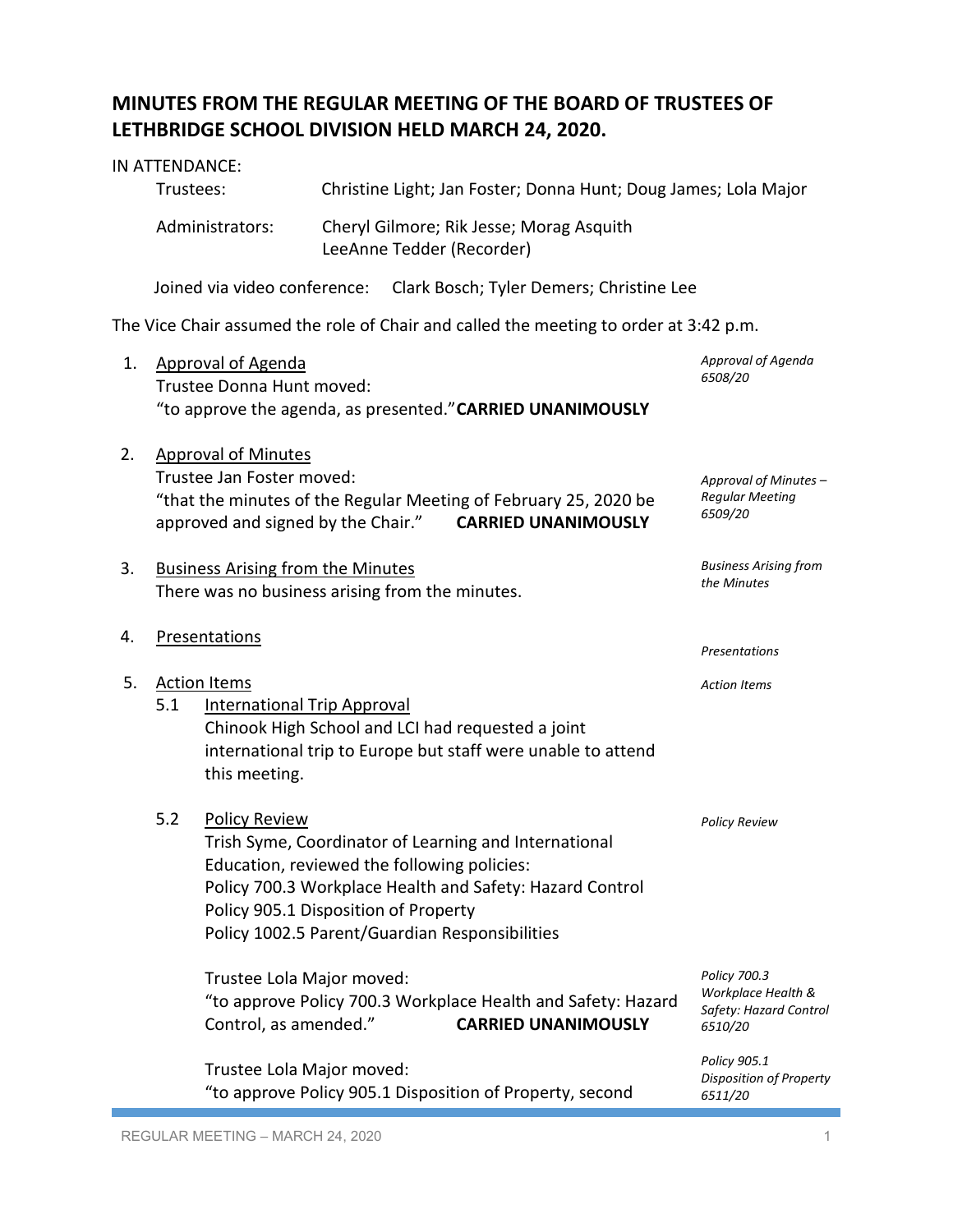|    |           | reading."                                                                                                                                                                                                                                                | <b>CARRIED UNANIMOUSLY</b> |                                                                   |
|----|-----------|----------------------------------------------------------------------------------------------------------------------------------------------------------------------------------------------------------------------------------------------------------|----------------------------|-------------------------------------------------------------------|
|    |           | Trustee Lola Major moved:<br>"to approve Policy 905.1 Disposition of Property, third and<br>final reading."                                                                                                                                              |                            | Policy 905.1<br><b>Disposition of Property</b><br>6512/20         |
|    |           | Trustee Lola Major moved:<br>"to approve Policy 1002.5 Parent/Guardian Responsibilities,<br>second reading."                                                                                                                                             | <b>CARRIED UNANIMOUSLY</b> | Policy 1002.5 Parent /<br>Guardian<br>Responsibilities<br>6813/20 |
|    |           | Trustee Lola Major moved:<br>"to approve Policy 1002.5 Parent/Guardian Responsibilities,<br>third and final reading."                                                                                                                                    |                            | Policy 1002.5 Parent /<br>Guardian<br>Responsibilities<br>6814/20 |
|    | 5.3       | <b>Second Quarter Financial Report</b><br>Director of Finance Mark DeBoer presented the 2019-20<br>Second Quarter Financial Report.                                                                                                                      |                            | 2019-20 Second                                                    |
|    |           | Trustee Donna Hunt moved:<br>"to approve the 2019-20 Second Quarter Financial Report, as<br>presented."                                                                                                                                                  | <b>CARRIED UNANIMOUSLY</b> | <b>Quarter Financial</b><br>Report<br>6815/20                     |
|    | 5.4       | <b>Board Budget Belief Statements and Budget Development</b><br>Timeline<br>Board Budget Belief Statements and Budget Development<br>Timeline were included in the agenda.                                                                               |                            |                                                                   |
|    |           | Trustee Donna Hunt moved:<br>"to approve the Board Budget Belief Statements for 2020-21,<br>as amended."                                                                                                                                                 | <b>CARRIED UNANIMOUSLY</b> | <b>Board Budget Belief</b><br><b>Statements</b><br>6816/20        |
|    | 5.5       | <b>Three-Year Capital Plan</b><br>The 2020-2021 to 2022-2023 Capital Plan was reviewed.                                                                                                                                                                  |                            |                                                                   |
|    |           | Trustee Jan Foster moved:<br>"to approve the 2020-2021 to 2022-2023 Capital Plan, as<br>presented."                                                                                                                                                      | <b>CARRIED UNANIMOUSLY</b> | Three Year Capital<br>Plan<br>6817/20                             |
| 6. | $\bullet$ | <b>Division Highlights</b><br>Doug attended the Employee Recognition and the Student<br>Advisory Committee.<br>Donna attended the Senator Joyce Fairbairn festival, the<br>funeral of Brian Walker, and Breakfast with the Board at<br>Fleetwood Bawden. |                            | <b>Division Highlights</b>                                        |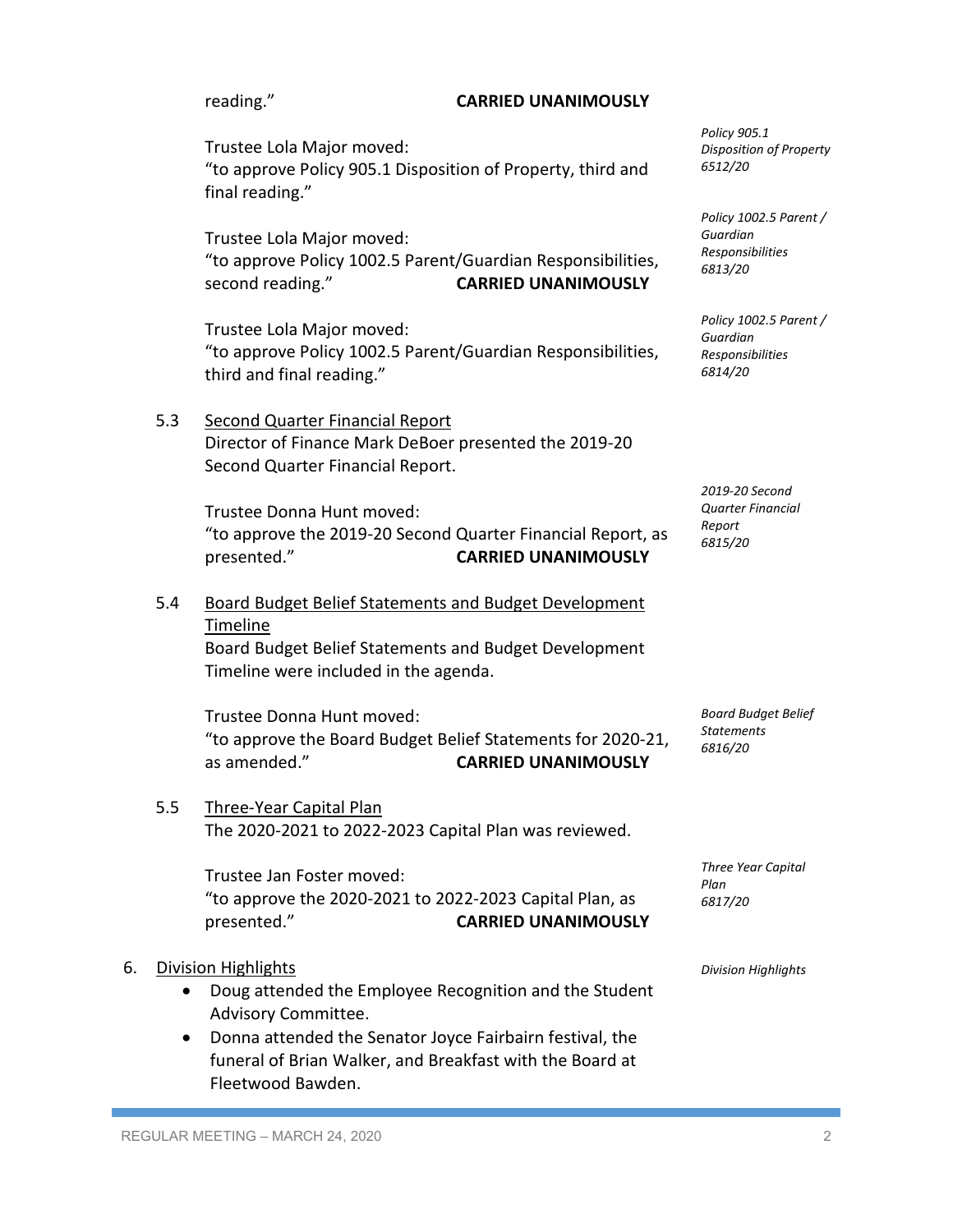| Jan attended the Employee Recognition and the Family Centre<br>٠<br>fundraising gala with LCI Jazz Band as entertainment.<br>Christine Light attended Spirit of 51 and seeing how our<br>$\bullet$<br>Division has rallied with this crisis. Christine thanked<br>Superintendent Cheryl Gilmore and Executive Council. |                                                      |
|------------------------------------------------------------------------------------------------------------------------------------------------------------------------------------------------------------------------------------------------------------------------------------------------------------------------|------------------------------------------------------|
| <b>Information Items</b><br>7.                                                                                                                                                                                                                                                                                         | Information Items                                    |
| 7.1 Board Chair Report                                                                                                                                                                                                                                                                                                 | Breakfast with the                                   |
| 7.1.1 Breakfast with the Board                                                                                                                                                                                                                                                                                         | Board                                                |
| Breakfast with the Board was to be held at the Attwell<br>Building April 8, 2020 and will be cancelled.                                                                                                                                                                                                                |                                                      |
| 7.1.2 High School Graduations                                                                                                                                                                                                                                                                                          |                                                      |
| Trustees may receive parent phone calls regarding high<br>school graduations. Principals will be making those<br>decisions soon.                                                                                                                                                                                       | <b>High School</b><br><b>Graduations</b>             |
| 7.2 Associate Superintendent Reports                                                                                                                                                                                                                                                                                   |                                                      |
| <b>Business Affairs</b><br>7.2.1                                                                                                                                                                                                                                                                                       | Associate                                            |
| Associate Superintendent Christine Lee provided a<br>written Business Affairs report.                                                                                                                                                                                                                                  | Superintendent<br>Reports<br><b>Business Affairs</b> |
| 7.2.2<br>Human Resources                                                                                                                                                                                                                                                                                               |                                                      |
| Associate Superintendent Rik Jesse provided a written<br>Human Resources report.                                                                                                                                                                                                                                       | <b>Human Resources</b>                               |
| 7.2.3<br><b>Instructional Services</b>                                                                                                                                                                                                                                                                                 |                                                      |
| Associate Superintendent Morag Asquith provided a                                                                                                                                                                                                                                                                      | <b>Instructional Services</b>                        |
| written Instructional Services report.                                                                                                                                                                                                                                                                                 |                                                      |
| 7.3 Superintendent Reports                                                                                                                                                                                                                                                                                             |                                                      |
| Acknowledgements of Excellence<br>7.3.1                                                                                                                                                                                                                                                                                |                                                      |
| Student and staff acknowledgements of excellence were                                                                                                                                                                                                                                                                  | Superintendent Report<br>Acknowledgements of         |
| shared with the Board. Board members were<br>encouraged to congratulate the students and staff when                                                                                                                                                                                                                    | Excellence                                           |
| visiting schools.                                                                                                                                                                                                                                                                                                      |                                                      |
| <b>Calendar of Events</b><br>7.3.2                                                                                                                                                                                                                                                                                     | Calendar of Events                                   |
| The Calendar of Events was reviewed.                                                                                                                                                                                                                                                                                   |                                                      |
| Remove Breakfast with the Board, Community<br>Engagement Committee, and Division School Council.                                                                                                                                                                                                                       |                                                      |
| <b>Public Forum</b> – none                                                                                                                                                                                                                                                                                             | <b>Public Forum</b>                                  |